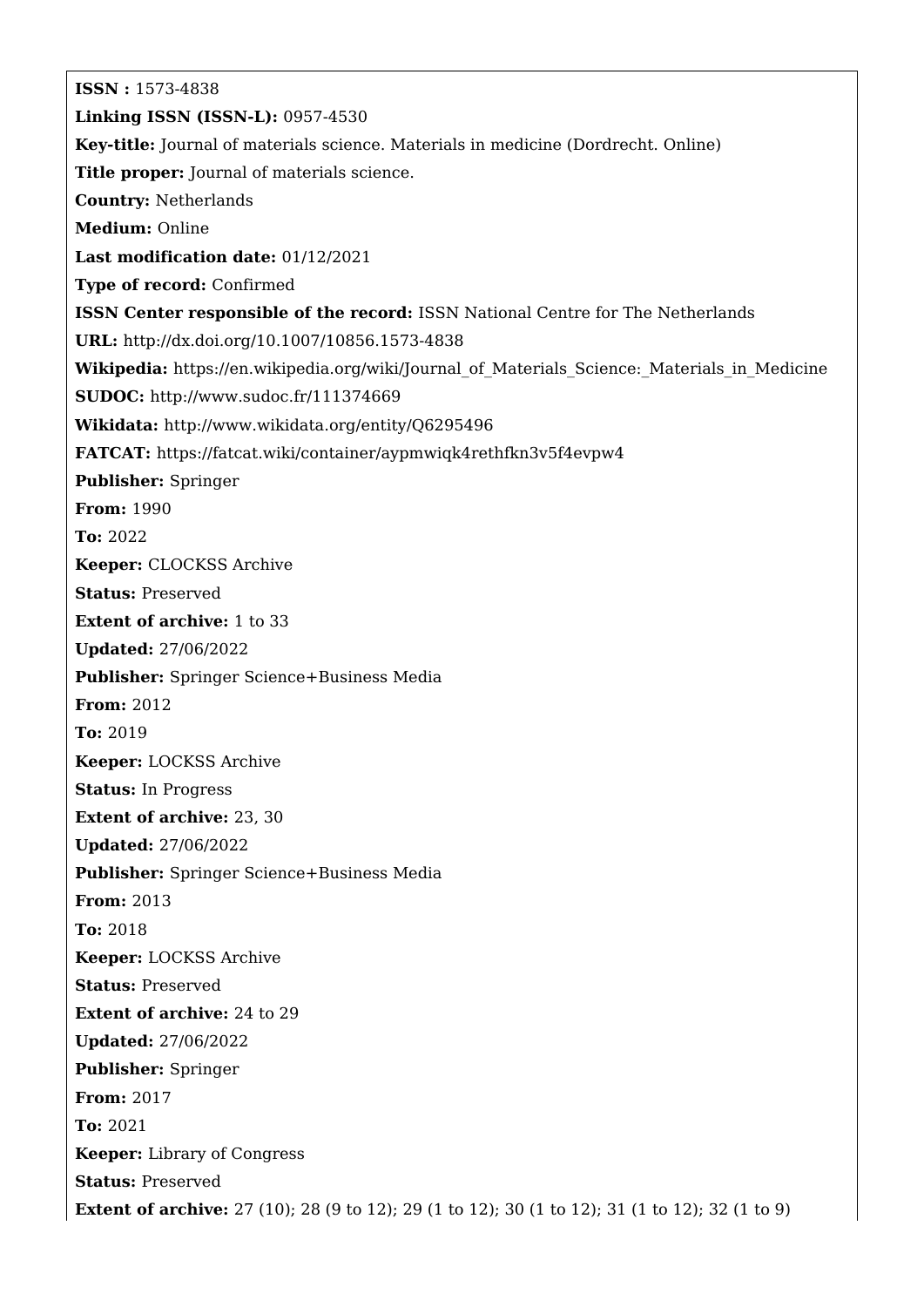**Updated:** 08/04/2022

**Publisher:** Springer customer Service Center GmbH

**From:** 0000

**To:** 2021

**Keeper:** National Digital Preservation Program, China

**Status:** Preserved

**Extent of archive:** Preserved : 32 (1 to 9, 11, 12)

**Updated:** 12/04/2022

**Publisher:** Springer customer Service Center GmbH

**From:** 1997

**To:** 2020

**Keeper:** National Digital Preservation Program, China

**Status:** Preserved

**Extent of archive:** Preserved : 1 (1 to 9, 12); 2 (1 to 9, 11, 12); 3 (1 to 9, 11, 12); 8 (1 to 9, 11, 12); 9 (1 to 9, 11, 12); 11 (1 to 9, 11, 12); 12 (1 to 9); 13 (1 to 9, 11, 12); 14 (1 to 9, 11, 12); 15 (1 to 9, 11, 12); 16 (1 to 9, 11, 12); 17 (1 to 9, 11, 12); 18 (1 to 9, 11, 12); 19 (1 to 9, 11, 12); 21 (1 to 9, 11, 12); 22 (1 to 9, 11, 12); 23 (1 to 9, 11, 12); 24 (1 to 9, 11, 12); 25 (1 to 9, 11, 12); 26 (1 to 9, 11, 12); 27 (1 to 9, 11, 12); 28 (1 to 9, 11, 12); 29 (1 to 9, 11, 12); 31 (1 to 9, 11, 12)

**Updated:** 12/04/2022

**Publisher:** Kluwer Academic Publishers

**From:** 1997

**To:** 2019

**Keeper:** National Library of the Netherlands

**Status:** Preserved

**Extent of archive:** Preserved : 8 (1 to 12); 9 (1 to 12); 10 (1 to 10, 12); 11 (1 to 12); 12 (1 to 10); 13 (1 to 12); 14 (1 to 12); 15 (1 to 12); 16 (1 to 12); 17 (1 to 12); 18 (1 to 12); 19 (1 to 12); 20 (supplement-1, 1 to 12); 21 (1 to 12); 22 (1 to 12); 23 (1 to 12); 24 (1 to 12); 25 (1 to 12); 26 (1 to 12); 27 (1 to 12); 28 (1 to 12); 29 (1 to 12); 30 (1 to 10)

**Updated:** 19/06/2022

**Publisher:** Springer

**From:** 1990

**To:** 2022

**Keeper:** Portico

**Status:** Preserved

**Extent of archive:** Preserved : 1 (1 to 4); 2 (1 to 4); 3 (1 to 6); 4 (1 to 6); 5 (1 to 5, 6-7, 8, 9-10, 11, 12); 6 (1 to 12); 7 (1 to 12); 12 (5); 14 (3); 16 (1, 7); 17 (2, 7); 18 (1, 5 to 8, 10, 12); 19 (1 to 12); 20 (1 to 12); 21 (1 to 12); 22 (1 to 12); 23 (2 to 7, 9, 12); 24 (1 to 9, 12); 25 (1 to 10, 12); 26 (1 to 12); 27 (1 to 12); 28 (1 to 12); 29 (1 to 12); 30 (1 to 12); 31 (1 to 12); 32 (1 to 12); 33 (1 to 6)

**Updated:** 04/06/2022

**Publisher:** Springer

**From:** 1990

**To:** 2022

**Keeper:** Scholars Portal

**Status:** Preserved